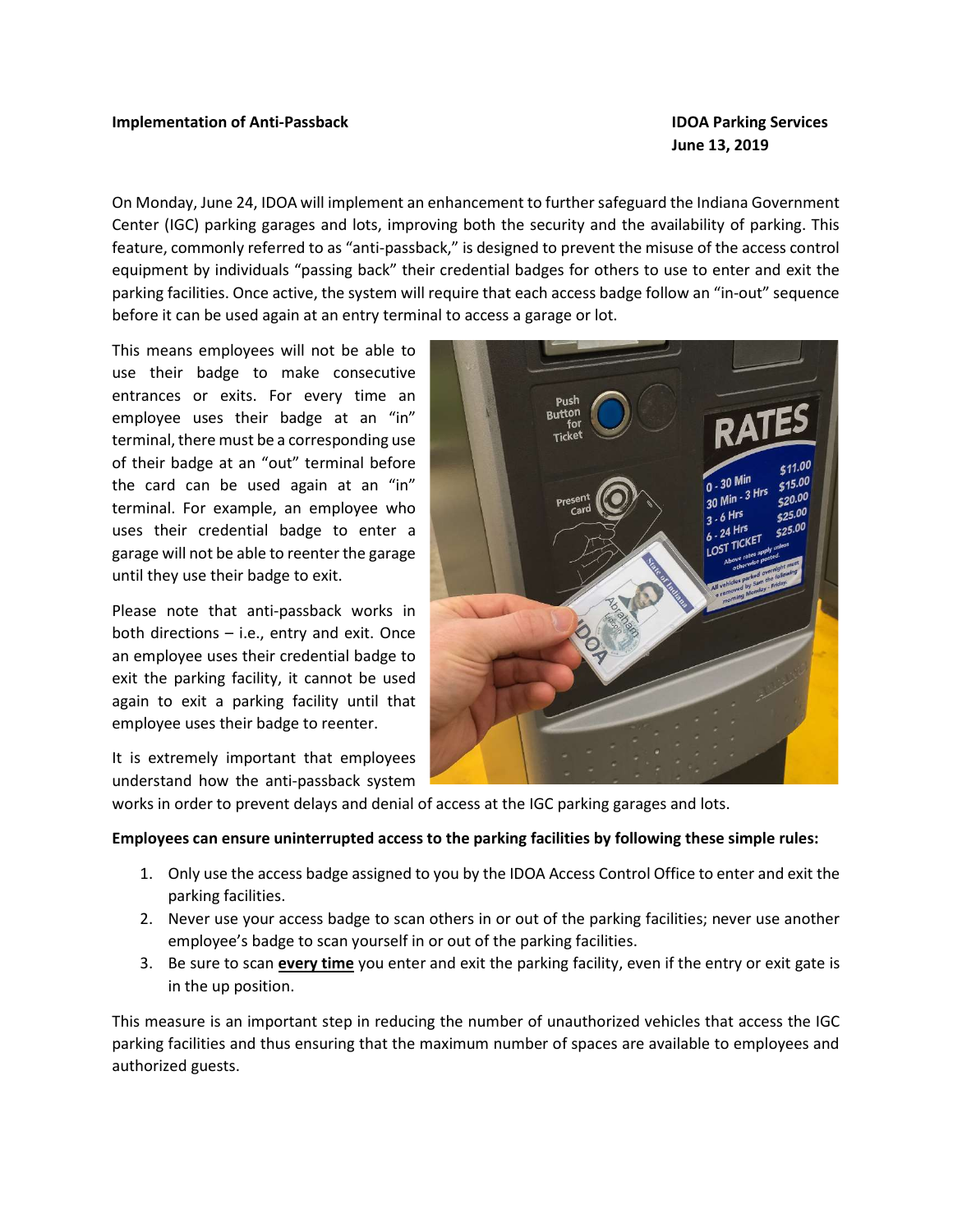Below are answers to commonly asked questions about anti-passback and its function.

# 1. What campus parking locations will feature anti-passback?

Anti-passback will be active at the Washington Street Garage, the Senate Avenue Garage, and the large surface lot located along Capitol Avenue just north of Ohio Street. The anti-passback feature does not extend to the IGC buildings.

## 2. My buddy has a job interview downtown. Can I use my access badge to let him in to park?

No! Not only is this an unauthorized use of your badge, your friend will be denied access when scanning your badge after you have already entered. Worse still, if you allow your friend to enter the parking facility before you, you will be denied access when attempting to scan into the garage. Your credential badge is for your use only. Allowing others to use your badge to enter the campus parking facilities not only subverts the security measures in place at the Indiana Government Center, it also deprives other state employees and authorized guests of parking spaces that would have otherwise remained available.

## 3. What if I'm trying to help another employee enter the parking garage?

Only use your badge for your access. Just as in the previous scenario, the person you are attempting to help will be denied access or you will prevent yourself from being able to access the parking facilities. New employees and employees that forget or misplace their credential badges may gain access to the parking facilities by pulling a parking ticket at the entry terminal. The ticket must then be validated by their agency before leaving in order to exit. A complete list of agency parking validation contacts can be found at https://www.in.gov/idoa/2426.htm.

# 4. I carpool to work with another State employee. How should we use our badges to access the garage?

Employees who carpool together should ensure that they remain consistent with which employee uses their badge when entering and exiting. It does not matter which employee uses their badge, but the employee that swipes when entering must also swipe their badge when exiting. If a different employee in the vehicle attempts to use their badge when exiting who did not use their badge to enter the garage, it will be declined. This applies across all situations where more than one state employee occupies the same vehicle.

# 5. What if an entry or exit gate is up when I am arriving or leaving the parking facility?

Employees should scan their badges even when a gate is fixed in the up position. If an employee exits without scanning out, the system will continue to consider the employee status as "in" the garage and therefore will deny them access when they attempt to reenter. Similarly, a badge will be denied at the exit if an employee does not scan their badge when entering the parking facility.

### 6. What if I want to park two vehicles in the garage?

Employees are limited to parking one vehicle at a time in the campus parking facilities. The anti-passback system is specifically designed to prevent one individual from using their badge to allow the entry or exit of multiple vehicles. Employees will be denied access if they already have a vehicle parked in one of the parking facilities. This applies to additional personal vehicles, rentals, agency pool vehicles, etc. Only one vehicle per person at a time.